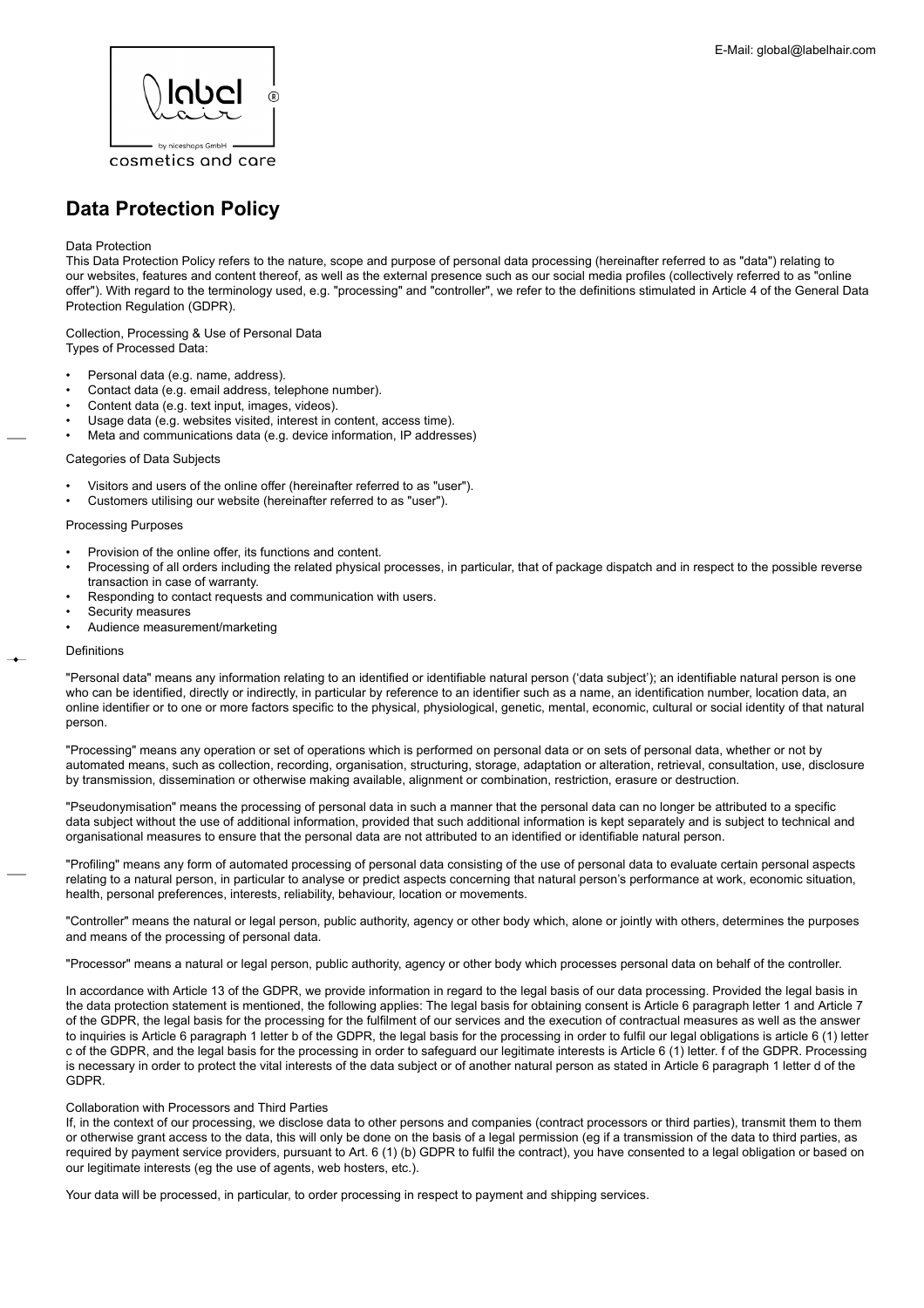

If we commission third parties to process data on the basis of a so-called "contract processing contract", this is done on the basis of Art. 28 GDPR.

#### Payment Data

Your payment data is encrypted during the order processed and transferred via the internet. We never gain access to your payment data thanks to special embedding used during the order process and are therefore not the processors of the data. The data is processed exclusively by these payment service providers:

Credit Card and Paypal Payments SIX Payment Services (Europe) S.A. 10, rue Gabriel Lippmann L-5365 Munsbach Luxembourg dataprotection@six-group.com

Sofort Transfers via Klarna Klarna Bank AB (publ) Sveavägen 46 111 34 Stockholm Sweden datenschutz@klarna.de

RatePay RatePAY GmbH Franklinstraße 28-29 10587 Berlin datenschutz@ratepay.com

#### Shipping Data

In order to improve our service, we work together with a third party service provider who processes parcel tracking numbers and publishes more detailed information regarding the status of a parcel. Third party information:

parcelLab GmbH Schillerstraße 23a 80336 Munich **Germany** info@parcellab.com

#### Data Transmission in Third-Party Countries

If we process data in a third country (ie outside the European Union (EU) or the European Economic Area (EEA)) or in the context of the use of third-party services or disclosure or transmission of data to third parties, this will only be done if it is to fulfil our (pre) contractual obligations, on the basis of your consent, on the basis of a legal obligation or on the basis of our legitimate interests. Subject to legal or contractual permissions, we process or have the data processed in a third country only in the presence of the special conditions of Art. 44 et seq. GDPR. That the processing is e.g. on the basis of specific guarantees, such as the officially recognized level of data protection (eg for the US through the Privacy Shield) or compliance with officially recognized special contractual obligations (so-called "standard contractual clauses").

**Withdrawal Withdrawal** 

You have the right to consent according to. Art. 7 para. 3 of the GDPR. This right to consent also applies to data processed in the future.

You may at any time object to the future processing of your data in accordance with Art. 21 of the GDPR. Where the data subject objects to processing for direct marketing purposes, the personal data shall no longer be processed for such purposes.

#### Rights of the Data Subject

The user shall have the right to obtain from the controller confirmation as to whether or not personal data concerning him or her are being processed, and, where that is the case, access to the personal data and the controller shall provide a copy of the personal data undergoing processing as in accordance with Article 15 of the GDPR.

The user shall have the right to obtain from the controller without undue delay the rectification of inaccurate personal data or incomplete personal data concerning him or her in accordance with Article 16 of the GDPR.

The user shall have the right to obtain from the controller the erasure of personal data concerning him or her without undue delay and the controller shall have the obligation to erase personal data without undue delay in accordance with Article 17. The user shall have the right to obtain from the controller restriction of processing of personal data in accordance with Article 18 of the GDPR.

The user shall have the right to receive the personal data concerning him or her, which he or she has provided to a controller, in a structured, commonly used and machine-readable format and have the right to transmit those data to another controller without hindrance from the controller to which the personal data have been provided in accordance with Article 20 of the GDPR.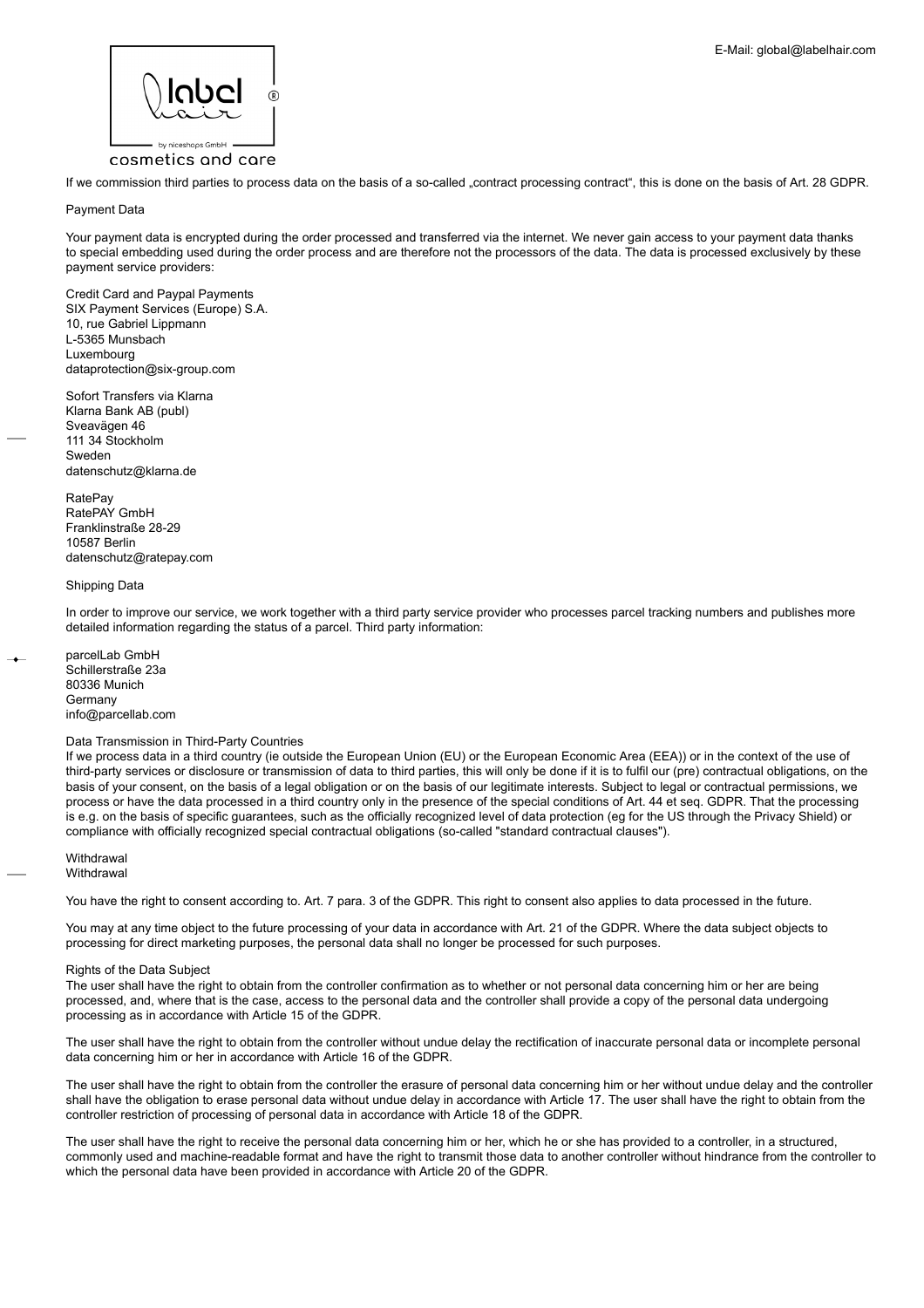

The user shall have the right to lodge a complaint with a supervisory authority in accordance with Article 77 of the GDPR.

#### Data Usage for Advertising Purposes

Your personal data is used to improve your shopping experience and shape it to suit your requirements. The information used to achieve this is the data already available to us, e.g. via your internet connection, the chosen end device, the operating system, the date, the time at which our website was visited or the pages accessed as well as information that was provided to us by you. You may object to the use of your personal data for advertising purposes at any time. A notification via email, letter or fax would suffice. You can find our contact details [here](http://https://www.labelhair.at/info/kontakt).

#### Newsletters

The following information is intended to inform you about the content of our newsletter, the subscription, shipping and statistical evaluation procedures, as well as your right of opting out. By subscribing to our newsletter, you agree to receive it and to the described procedures.

We send newsletters, emails and other electronic notifications with advertising information (hereinafter "newsletter") only with the consent of the recipient or legal permission. Insofar as the content of the newsletter is concretely described as part of a subscription, it is relative for the consent of the users. Otherwise, our newsletters only contain information concerning our products and the relevant information thereof (e.g. safety instruction), special offers, promotions and information about our company.

Double opt-in and logging: Subscribing to our newsletter is part of a so-called double opt-in procedure. This means that you will receive an email after subscribing requesting you to confirm your subscription. This confirmation is necessary so that nobody can subscribe with an email address that is not their own. Subscription to the newsletter will be logged as proof of the subscription process in accordance with legal requirements. This includes the storage of the subscription and confirmation time as well as the IP address. Similarly, changes to your data stored with the emailing service provider will be logged.

Subscription details: To subscribe to the newsletter, all you have to do is enter your email address. Optionally, we ask that you provide your first and last name. These are only used to personalize the newsletter.

The dispatch of the newsletter and the associated performance measurement are based on a consent of the recipients according to Article 6 paragraph 1 letter a, Art. 7 GDPR in conjunction with section107 paragraph 2 of the Telecommunications Act, or if consent is not required, based on our legitimate interests in direct marketing according to Article 6 paragraph 1 letter f GDPR in conjunction with section 107 (2) and the like 3 of the Telecommunications Act.

The logging of the registration process is based on our legitimate interests in accordance with Article 6 paragraph 1 letter f of the GDPR. Our interest lies in the use of a user-friendly and secure newsletter system, which serves both our business interests and the expectations of the users and also allows us to prove our consent.

#### Termination/Cancellation

The user can terminate the receipt of our newsletter at any time, i.e. revoke your consent. The newsletter cancellation link can be found at the bottom of each newsletter. We may save the submitted email addresses for up to three years based on our legitimate interests before deletion thereof to provide prior consent. The processing of this data is limited to the purpose of a possible defence against claims. An individual request for cancellation is possible at any time, provided that at the same time the former existence of a consent is confirmed.

#### Email Marketing Service

The newsletter is distributed via the email service company, Amazon Web Services, Inc., 410 Terry Avenue North, Seattle WA 98109, United States. The service provider operates a data centre in Germany, which is used for dispatching emails. The privacy policy of the email service provider can be viewed here: [https://aws.amazon.com/en/privacy/](https://aws.amazon.com/privacy/?nc1=h_ls). The email service provider is based on our legitimate interests in accordance to Article 6 paragraph 1 letter f of the GDPR and a contract processing agreement according to Article 28 paragraph 3 section 1 of the GDPR.

The claim is limited to the Amazon AWS product "Simple Email Service". Consequently, only the actual dispatch of the newsletter is part of data processing. On the part of Amazon AWS, there is no structured archiving of personal data.

#### Cookies

Cookies are small text files that are stored on a user's computers. Different types of information can be stored within the text files. A cookie is primarily used to store information about a user (i.e. the device on which the cookie is stored) during or after their visit on a website. Session cookies are cookies that are deleted after a user leaves a website and closes the browser. In the case of session cookies, the contents of a shopping cart in an online shop or a login status are saved. Persistent cookies remain stored even after the browser has been closed. Thus, a login status, for instance, will be saved if the user visits the website after several days. Likewise, user interests can be stored which as used for range measurement or marketing purposes. A third-party cookie refers to cookies that are offered by providers that do not manage the website that is being visited. Cookies offered by the person that manages the website are called first-party cookies.

We can use session or persistent cookies and clarify these in the context of our privacy policy.

The user is requested to disable the settings in their browser if they do not want any cookies stored, Saved cookies can be deleted in the system settings of the browser. The exclusion of cookies can lead to functional restrictions of the website being visited.

A general contradiction explaining the use of cookies used for online marketing purposes can be found in a variety of services, especially in the case of tracking, via the US website http://www.aboutads.info/choices/ or the EU site [http://www.youronlinechoices.com/](https://www.youronlinechoices.com/). Furthermore, the storage of cookie can be switched off in the browser settings. Please note that, once the settings have been changed, not all the features available on this website may be used.

Google Analytics with "Anonymize IP" Extention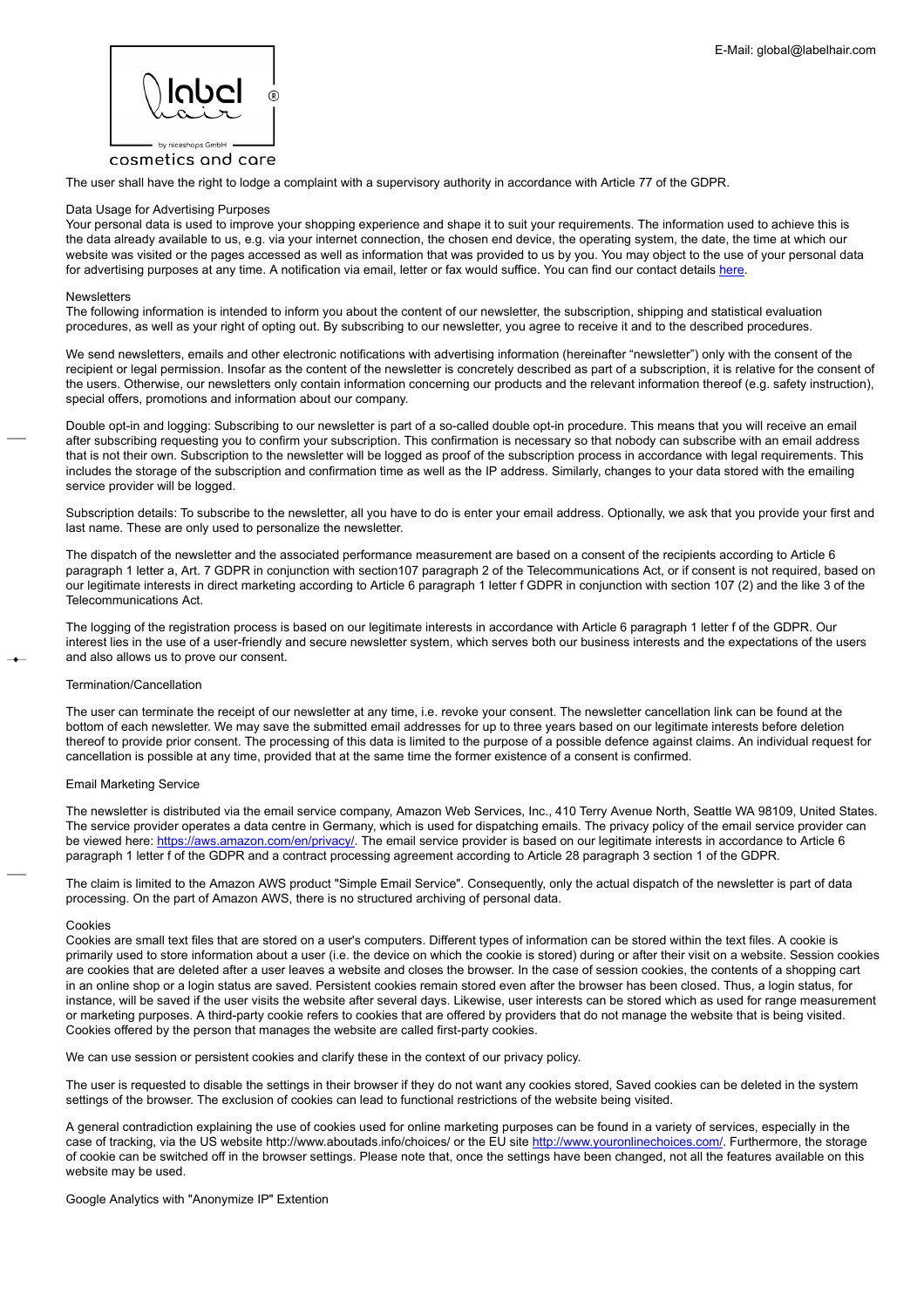### by niceshops GmbH cosmetics and care

Based on our legitimate interests (i.e. interest in the analysis, optimisation and economical operation of our online offering pursuant to Art. 6 (1), letter f. GDPR), we use Google Analytics, a web analysis service of Google LLC ("Google"). Google uses cookies. The information generated by the cookies regarding the use of the online offering by the user is generally transmitted to a Google server in the USA where it is stored.

Google is certified under the Privacy Shield agreement and thereby guarantees compliance with European data protection law (https:// www.privacyshield.gov/participant?id=a2zt000000001L5AAI&status=Active).

Google uses this information on our behalf in order to evaluate the use of our online offering by the users, compile reports about the activities within this online offering and provide us with additional services related to the use of this online offering and the internet. In doing so, pseudonymised usage profiles for the users may be prepared from the processed data.

We only use Google Analytics with activated IP anonymisation. This means that the IP address of users within member states of the European Union or other states in the European Economic Area is shortened by Google. Only in exceptional cases is the full IP address transferred to a Google server in the USA and shortened there.

The IP address transferred by the user's browser is not combined with other data by Google. Users can prevent the storage of cookies by configuring the settings of their browser software accordingly. Furthermore, users can prevent the capture of data generated by the cookie and related to their use of the online offering by Google as well as the processing of these data by Google by downloading and installing the browser plug-in available under the following link: https://tools.google.com/dlpage/gaoptout?hl=en.

Further information about the use of data by Google, settings and rights to object is available in the Google data privacy statement (https:// policies.google.com/technologies/ads) and the settings for the display of advertisements by Google (https://adssettings.google.com/authenticated).

The personal data of users are erased or anonymised after 14 months.

#### Google Universal Analytics

We use Google Analytics in the "Universal Analytics" version. "Universal Analytics" is a Google Analytics process that prepares the user analysis on the basis of a pseudonymised user ID and thereby creates a pseudonymised user profile with information from the use of various devices (known as cross-device tracking).

#### Formation of Target Groups with Google Analytics

We use Google Analytics in order to display the advertisements placed within advertising services of Google and its partners only to those users who have shown an interest in our online offering, or who exhibit certain characteristics (e.g. interest in certain topics or products determined based on the websites that are visited), which we transmit to Google (known as Remarketing Audiences or Google Analytics Audiences). With the help of Remarketing Audiences, we also want to ensure that our advertisements correspond to the potential interests of users.

#### Google Remarketing & Conversion Measurements

We use the services of Google LLC, 1600 Amphitheater Parkway, Mountain View, CA 94043 on the basis of our legitimate interests (i.e. interest in the analysis, optimisation and economic operation of our online service within the scope of Article 6 (1) letter f of the GDPR, USA, ("Google").

Google is certified under the Privacy Shield Agreement, which provides a guarantee to comply with European privacy legislation (https:// www.privacyshield.gov/participant?id=a2zt000000001L5AAI&status=Active).

We use Google's online marketing tool, AdWords, to place ads on the Google advertising network (e.. in search results, in videos, on websites, etc.). This allows us to display ads for and within the scope of our website and online offer in order to only present ads to users that potentially match their interests. For instance, if a user is being presented with products that he/she has shown interest in on a different website, it is referred to as "remarketing". When our or other websites are being accessed, whereby the Google advertising network is active, Google will immediately execute a Google code and so-called (re)marketing tags (invisible graphics or code also referred to as "web beacons") are incorporated into the website. With the help of these tags an individual cookie, i.e. a small text file, is saved on the user's device. Comparable technologies can also be used instead of cookies. The file records which websites the user has visited, or which content the user is interested in as well as technical information about the browser and operating system, referring websites, visiting times and other information regarding the use of the online offer.

Furthermore, we receive an individual "conversion cookie". The information obtained is used by Google to generate conversion statistics on our behalf. However, we only receive the anonymous total number of users who clicked on our ad and were redirected to a conversion tracking tag page. We do not receive any information that personally identifies users.

The user data is processed within the Google advertising networking using a pseudonym. This means that Google does not store or process the user's name or email address but rather the relevant, cookie-related data within pseudonymous user profiles. Thus, the ads are not displayed to a specific, identifiable person but rather to the owner of the cookie and not their personal identity. This does not apply if the user has explicitly allowed Google to process the data by other means. The user information collected is transmitted to Google and stored on Google servers in the United **States** 

For more information about Google's data usage, settings and possibilities of revocation, please read Google's Private Policy (https:// policies.google.com/technologies/ads) as well as the settings regarding the display of ads via Google (https://adssettings.google.com/authenticated).

#### Facebook Pixel, Custom Audiences and Facebook Conversion

Based on our legitimate interests in the analysis, optimisation and economical operation of our online offering and for these purposes, our online offering uses what is called the "Facebook pixel" of the social network Facebook operated by Facebook Inc., 1 Hacker Way, Menlo Park, CA 94025, USA or, if you are resident in the EU, by Facebook Ireland Ltd., 4 Grand Canal Square, Grand Canal Harbour, Dublin 2, Ireland ("Facebook").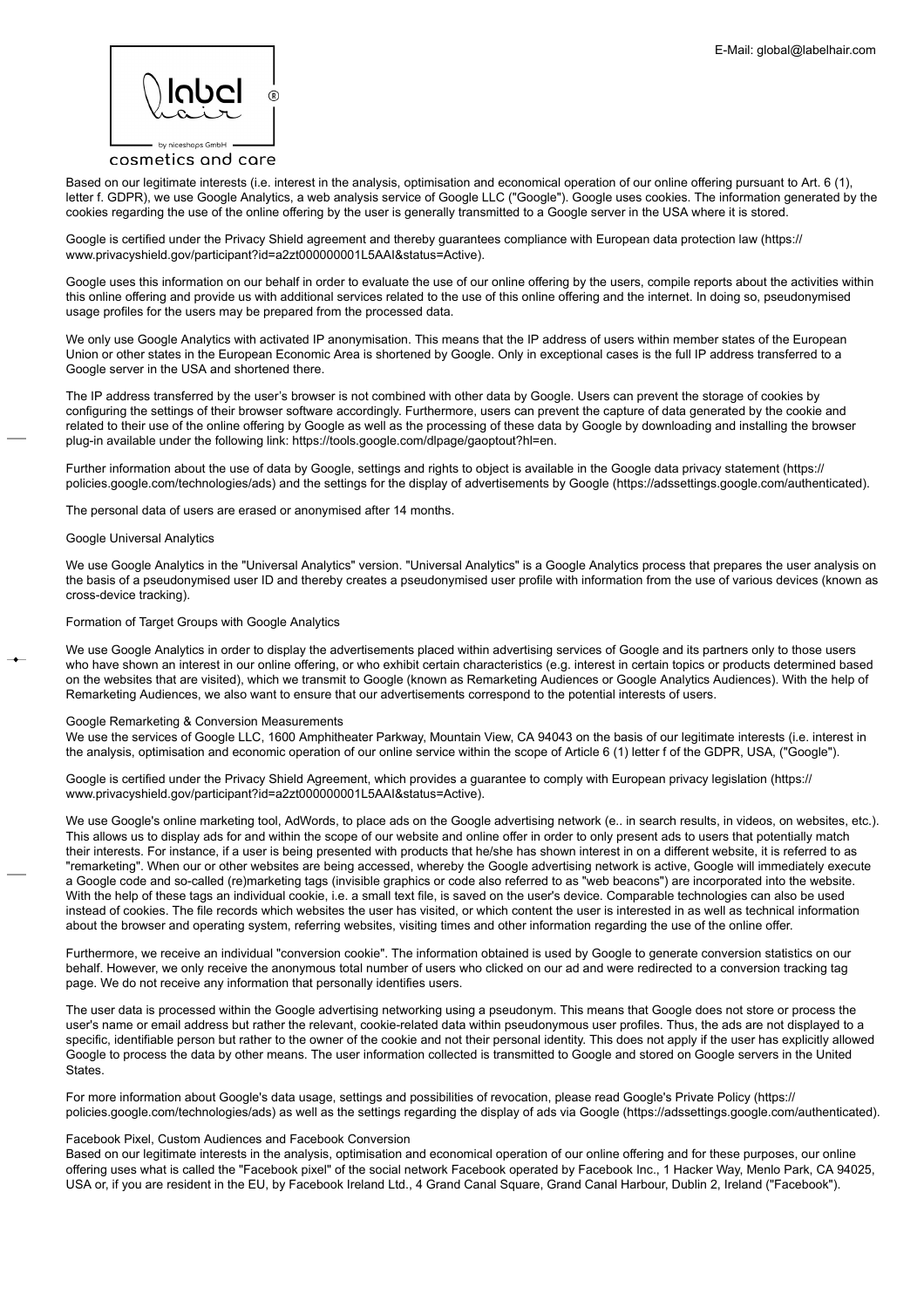

#### cosmetics and care

Facebook is certified under the Privacy Shield agreement and thereby guarantees compliance with European data protection law (https:// www.privacyshield.gov/participant?id=a2zt0000000GnywAAC&status=Active).

The Facebook pixel allows Facebook to identify the visitors to our online offering as a target group for this display of advertisements (known as Facebook ads). Accordingly we use the Facebook pixel in order to display the Facebook ads placed by us only to those Facebook users who have shown an interest in our online offering, or who exhibit certain characteristics (e.g. interest in certain topics or products determined based on the websites that are visited), which we transmit to Facebook (known as Custom Audiences). We also use the Facebook pixel to ensure that our Facebook ads correspond to the potential interests of users and are not perceived as bothersome. With the help of the Facebook pixel, we are also able to understand the effectiveness of Facebook ads for statistical and market research purposes by seeing whether users were forwarded to our website after clicking a Facebook advertisement (known as conversion).

Facebook processes the data according to Facebook's data usage guideline. Corresponding general information about the display of Facebook ads in Facebook's data usage guideline: https://www.facebook.com/about/privacy/. Specific information and details about the Facebook pixel and its functionality is available in the Facebook help section: https://www.facebook.com/business/help/651294705016616.

You can object to the recording of data by the Facebook pixel and their use for the display of Facebook ads. To choose what types of advertisements are displayed to you on Facebook, you can call up the page set up by Facebook and follow the instructions for configuring usagebased advertising settings: https://www.facebook.com/settings?tab=ads. The settings are platform-independent, meaning they apply to all devices including desktop computers and mobile devices.

You can also object to the use of cookies for the purpose of measuring coverage and for promotional purposes on the deactivation page of the network advertising initiative (http://optout.networkadvertising.org/) and on the US website (http://www.aboutads.info/choices) or the European website (http://www.youronlinechoices.com/uk/your-ad-choices/).

#### Bing Ads

Based on our legitimate interest in the analysis and optimisation of our advertisements we use the conversion and tracking tool "Bing Ads" by Microsoft (Microsoft Corporation, One Microsoft Way, Redmond, WA 98052-6399, USA). If personal data is used in this context it is used in compliance with Art. 6 (1) of the GDPR. To use this tool, Microsoft Bing Ads places a cookie on your device if you reach our website by clicking on a Microsoft Bing advertisement. We can then see that someone clicked on the ad, was redirected to our online offer and reached a previously determined landing page (the so-called "conversion page"). We only learn the total number of users that clicked on the Bing ad. No IP addresses are stored. We do not receive any personal Information regarding the identity of the user.

Microsoft is certified under the Privacy Shield Agreement, which guarantees that the level of data protection is kept at the valid level required in the EU. (<https://www.privacyshield.gov/participant?id=a2zt0000000KzNaAAK&status=Active> ).

If you do not want to participate in the Bing Ads tracking process, you can also disable the the cookies required in your browser settings or use the Microsoft opt-out page: [http://www.youronlinechoices.com/uk/your-ad-choices/.](http://www.youronlinechoices.com/uk/your-ad-choices/)

For more information about privacy and cookies used with Microsoft Bing Ads, please refer to the Microsoft Privacy Policy: [https://](https://privacy.microsoft.com/de-de/privacystatement) [privacy.microsoft.com/en-us/privacystatement](https://privacy.microsoft.com/de-de/privacystatement) .

#### intelliAD

Our website uses the services of intelliAd Media GmbH, Sendlinger Str. 7, 80331 Munich. Anonymised data is captured and aggregated for the design and optimisation of this website and user profiles are created from the data using pseudonyms. intelliAD tracking stores cookies offline. Anonymized usage data and profiles can be used by the website operator as well as other intelliAd customers for the identification of user interests without any conclusion as to your identity as a website visitor. You have the right to object to the data storage of your (anonymized) data for future use by selecting the intelliAd opt-out function.

#### Social Media Online Presence

We maintain a social media online presence and other platforms in order to communicate with customers, interested parties and active users, and to inform them about our services. When viewing the respective networks and platforms, the business conditions and data processing policies of the respective operators apply.

We would like to point out that the users' data may be processed outside the European Union. This may result in risks to users because e.g. the enforcement of user rights could be made more difficult. With respect to US providers certified under the Privacy Shield, we point out that they are committed to respecting EU privacy standards.

Furthermore, the user's data is usually processed for market research and advertising purposes. Thus, e.g. user profiles are created from user behaviour and the resulting interests of the users. The usage profiles may, in turn, be used to e.g. place advertisements inside and outside the platforms that are presumably in line with users' interests. For these purposes, cookies are usually stored on the users' computers, in which the user behaviour and the interests of the users are stored. Furthermore, in the usage profiles, data can also be stored independently of the devices used by the users (in particular if the users are members of the respective platforms and logged in to them).

The processing of personal data linked to the user is based on our legitimate interests in effective information of users and the communication with users in accordance with. Art. 6 para. 1 lit. f. GDPR. If the users are asked by the respective providers for consent to data processing (that is, they declare their agreement, for example, by ticking a checkbox or confirmation a button), the legal basis of the processing is in accordance to Art. 6 para. a., Art. 7 GDPR.

For a detailed description of the respective processing and the possibilities of contradiction (opt-out), we refer to the following linked information of the provider.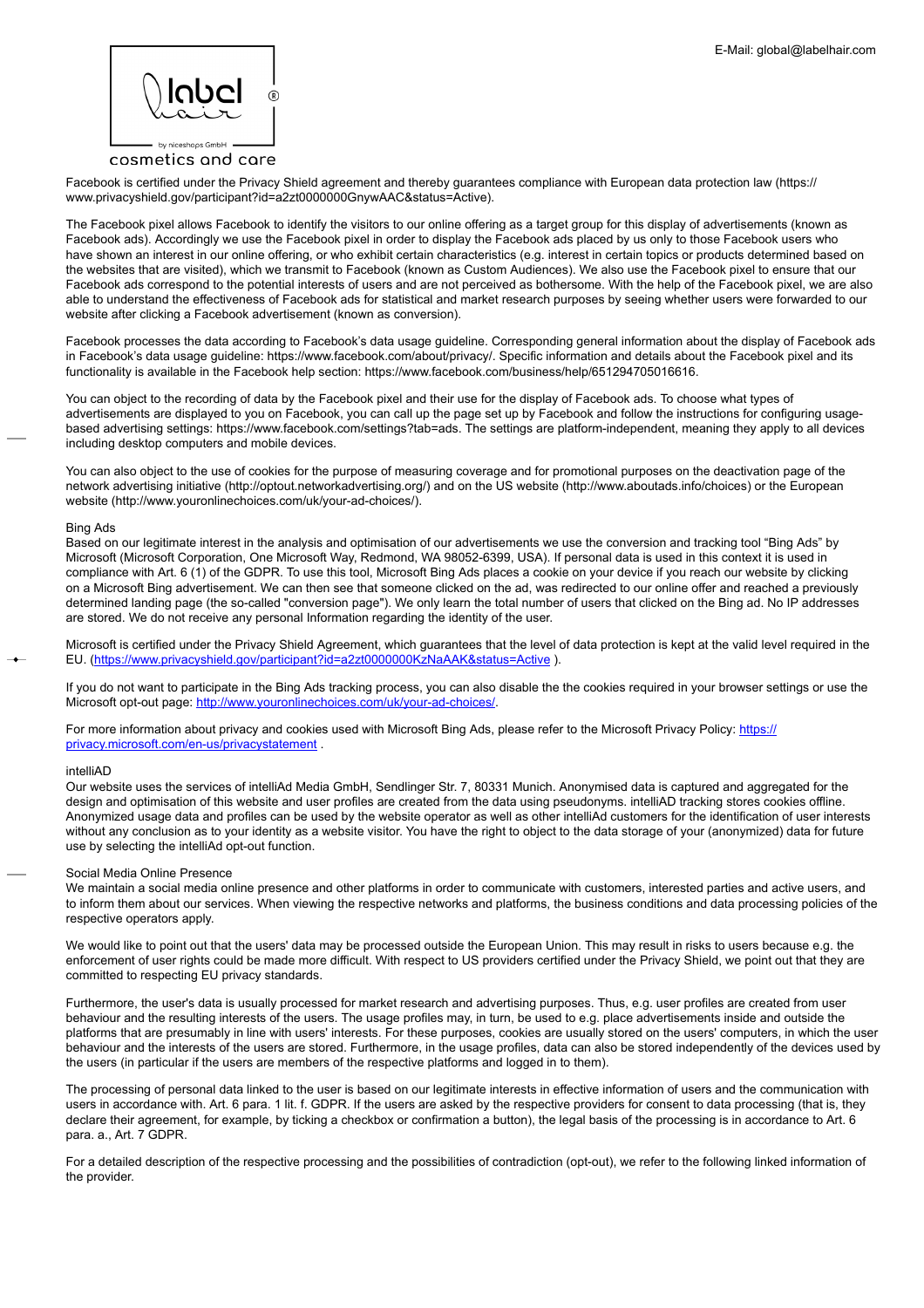## by niceshops GmbH

#### cosmetics and care

Also, in the case of requests for information and the assertion of user rights, we point out that these can be claimed most effectively from the providers. Only the providers have access to the data of the users and can take appropriate measures directly and provide information. If you still need help, then you can contact us.

- Facebook (Facebook Ireland Ltd., 4 Grand Canal Square, Grand Canal Harbour, Dublin 2, Irland) data privacy statement: https:// www.facebook.com/about/privacy/, Opt-Out: https://www.facebook.com/settings?tab=ads and http://www.youronlinechoices.com, Privacy Shield: https://www.privacyshield.gov/participant?id=a2zt0000000GnywAAC&status=Active.
- Google/ YouTube (Google LLC, 1600 Amphitheatre Parkway, Mountain View, CA 94043, USA) data privacy statement: https:// policies.google.com/privacy, Opt-Out: https://adssettings.google.com/authenticated, Privacy Shield: https://www.privacyshield.gov/participant? id=a2zt000000001L5AAI&status=Active.
- Instagram (Instagram Inc., 1601 Willow Road, Menlo Park, CA, 94025, USA) data privcy statement/opt-out: http://instagram.com/about/legal/ privacy/.

#### Security Measures

Taking into account the state of the art, the costs of implementation and the nature, scope, context and purposes of processing as well as the risk of varying likelihood and severity for the rights and freedoms of natural persons, the controller and the processor shall implement appropriate technical and organisational measures to ensure a level of security appropriate to the risk, including inter alia as appropriate:

the pseudonymisation and encryption of personal data;

the ability to ensure the ongoing confidentiality, integrity, availability and resilience of processing systems and services;

the ability to restore the availability and access to personal data in a timely manner in the event of a physical or technical incident;

a process for regularly testing, assessing and evaluating the effectiveness of technical and organisational measures for ensuring the security of the processing.

#### Product & Order Reviews

In order to maintain our quality of service and that of the products on offer, we request the customer's opinion and feedback after the business transaction has been completed.

For this purpose, we process the order and order data with the review site "Verified Reviews" by Net Reviews SAS.

Should you encounter any problems, please do not hesitate to contact us in advance. We do our best to resolve any concerns in a timely fashion. Please review our service and products once we have had the opportunity to solve the issue beforehand.

Net Reviews SAS, a French simplified joint-stock company (SAS) registered in the Marseille Trade and Companies Register (RCS) under number 750 882 375, is the provider of an IT solution for gathering reviews pertaining to the quality of the E-commerce Service provided by web merchants.

Verified Reviews and the customer agree to comply with the law governing the collection, processing and distribution of personal data in relation to the processing of such data.

In particular, Verified Reviews guarantees that customers, users and site visitors have a right of access to personal information stored, as well as the right to modify, correct, block, delete or oppose the processing of such data.

The following data is transferred to Net Reviews SAS and processed to collect ratings:

- Surname
- First name
- E-mail address
- Date and order number
- Name and internal as well as international references (GTIN / ISDNF) of the ordered product

The following data will be made available through the publication of ratings:

- First name
- First letter of the surname
- Date and time of review submission
- Date of purchase experience
- Product purchased
- Place of purchase or of service delivery

More information about the company can be found here: <https://www.verified-reviews.co.uk/>

#### Participation in Affiliate Partner Programs

Within our online services, we use, on the basis of our legitimate interests (i.e. interest in the analysis, optimising, and economic operation of our online services) pursuant to Article 6 (1) (f) GDPR, tracking measures customary in the trade, insofar as these are required for the operation of the affiliate system. In the following paragraphs, we inform users of the technical background.

The services offered by our contractual partners may be advertised and linked as well on other websites (so-called affiliate links or after buy systems, if for example links or services of third parties are offered after the conclusion of a contract). The operators of the website concerned receive a commission if the user follows the affiliate links and subsequently make use of the offers.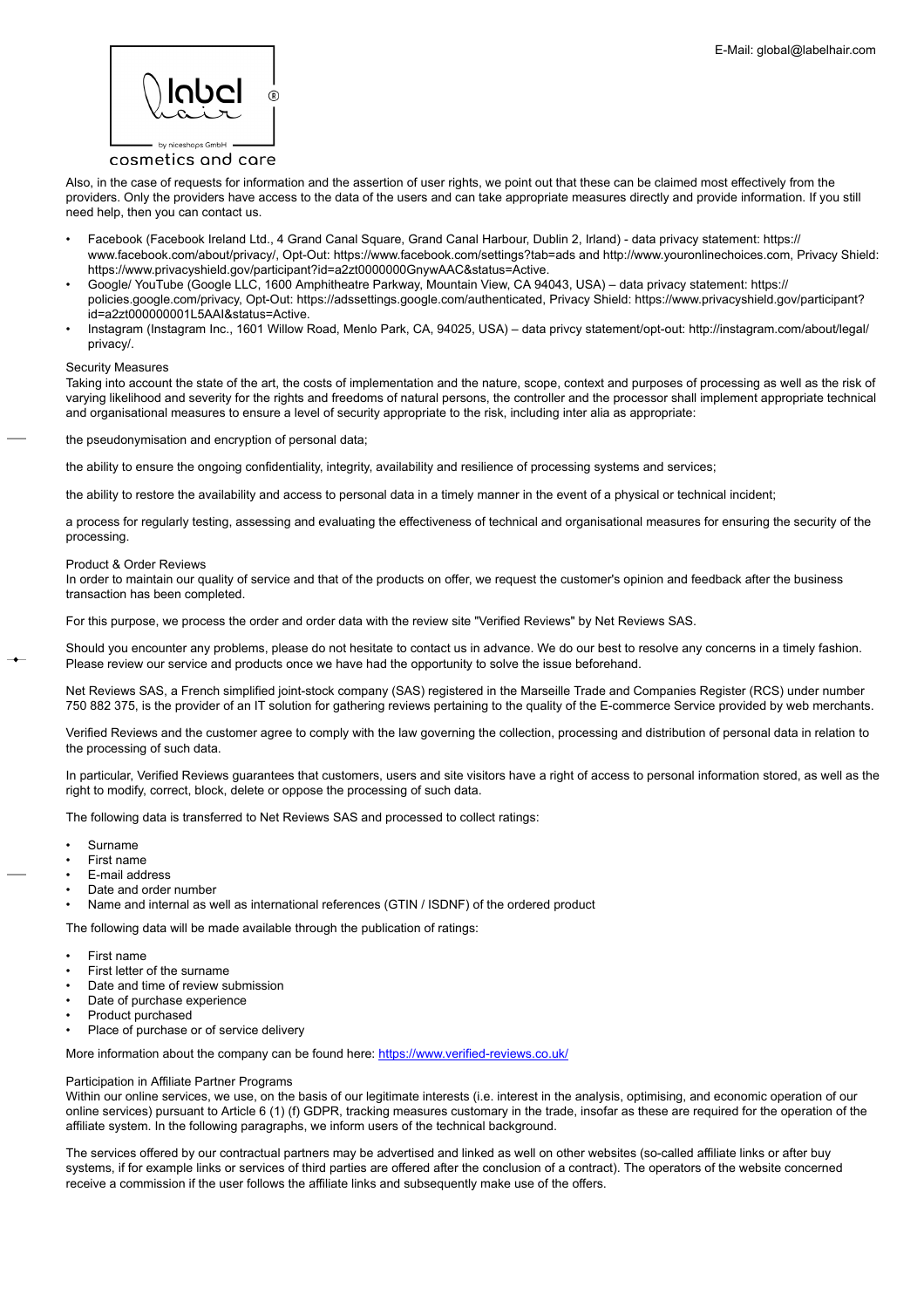

cosmetics and care

In summary, it is required for our online service that we be able to trace whether users interested in affiliate links and/or the goods available at our business, subsequently make use of the offers at the initiative of the affiliate link or our online platform. For this purpose, the affiliate links and our offers are supplemented with certain values which may be placed as a part of the link or otherwise, e.g. in a cookie. The values include in particular the referrer website, time, an online ID of the operator of the website on which the affiliate link was situated, an online ID of the offer concerned, an online ID of the user, and values specific to tracking such as advertising material ID, partner ID, and categorization.

The online IDs of users used by us are pseudonym values. This means that the online ID itself does not contain personal data such as name or email address. They only assist us in determining whether the same user who clicked on an affiliate link, or who, through our website, took an interest in one of our products, made use of the offer, i.e. concluded a contract with the provider. However, the online ID is personal insofar as the online ID together with other user data are available to the partner business and also to us. Only in this way is the partner business able to inform us whether such user accepted the offer and whether we may pay out the bonus.

We collaborate with Awin (for more information klick [here\)](#page-0-0) and Belboon. These are so-called tracking cookies that provide our partners with order provisioning data. The data does not contain personal data or information about the order or ordered products.

#### Server Log Files

We automatically collect and store information in so-called server log files, which your browser automatically sends to us when enquiring about our website. The information comprises:

- the type and version of the browser used
- the operating system used
- referrer URL
- the hostname of the computer being accessed
- time of the server request

This mainly serves as quality assurance of our services. The data cannot be assigned to specific persons. The data is not merged with other data sources. We reserve the right to check this data retrospectively if specific indications for illegal use come to our attention.

#### Data Erasure

The data processed by us is deleted or the processing thereof limited in accordance with Articles 17 and 18 of the GDPR. Unless explicitly stated in this Privacy Policy, the data stored by us is deleted as soon as it is no longer required for its purpose and the deletion does not conflict with any statutory storage requirements. Unless the data is deleted because it is required for other and legitimate purposes, its processing will be restricted. This means that the data is blocked and not processed for other purposes. This applies, for example, to data that must be kept for commercial or tax reasons.

According to the legal requirements in Germany, the storage takes place for 10 years according to §§ 147 paragraph 1 AO, 257 paragraph 1 No. 1 and 4, paragraph. 4 HGB (books, records, management reports, accounting documents, trading books, for taxation relevant Documents, etc.) and 6 years in accordance with § 257 (1) no. 2 and 3, para. 4 (commercial letters).

According to legal regulations in Austria, the storage takes place in for 7 years in accordance with § 132 exp. 1 BAO (accounting documents, documents / invoices, accounts, documents, business documents, statement of income and expenses, etc.), for 22 years in connection with land and for 10 years in the case of documents related to electronically supplied services, telecommunications, broadcasting and television services provided to non-EU companies in EU Member States for which the Mini-One-Stop-Shop (MOSS) is used.

In the event of deletion, our system will be rendered unrecognizable and unrecoverable using an irreversible pseudonymization procedure.

Consent to data processing upon a job application at niceshops GmbH

1. Consent

By applying for or registering with niceshops GmbH, you consent to the processing of your personal data in connection with a job application. Your data is stored and processed on BambooHR partner software system.

#### 2. Data protection and data confidentiality

Data protection is important to us. niceshops GmbH has taken the necessary organisational and technical measures to ensure the confidentiality of your application.

#### 3. Use of your personal data

During the application process, the contact details such as postal address, e-mail address and telephone numbers are stored in the applicant's database, along with their title, surname and first name. In addition, application documents such as the cover letter, curriculum vitae, vocational training certificates, theoretical and work certificates are captured and saved.

The data will be stored, evaluated, processed or transferred internally only as part of your application process. The data is accessible to employees of the niceshops GmbH Human Resources Department and to those responsible for the selection of new niceshops GmbH staff only. Your data will not be transmitted to companies or persons outside niceshops GmbH, nor used for other purposes.

#### 4. Right of Access to Personal Data

Upon request, we would be happy to provide you with information about the personal data saved. Please contact our Human Resources Department (jobs@niceshops.com) for more information.

#### 5. Storage and Deletion of Data